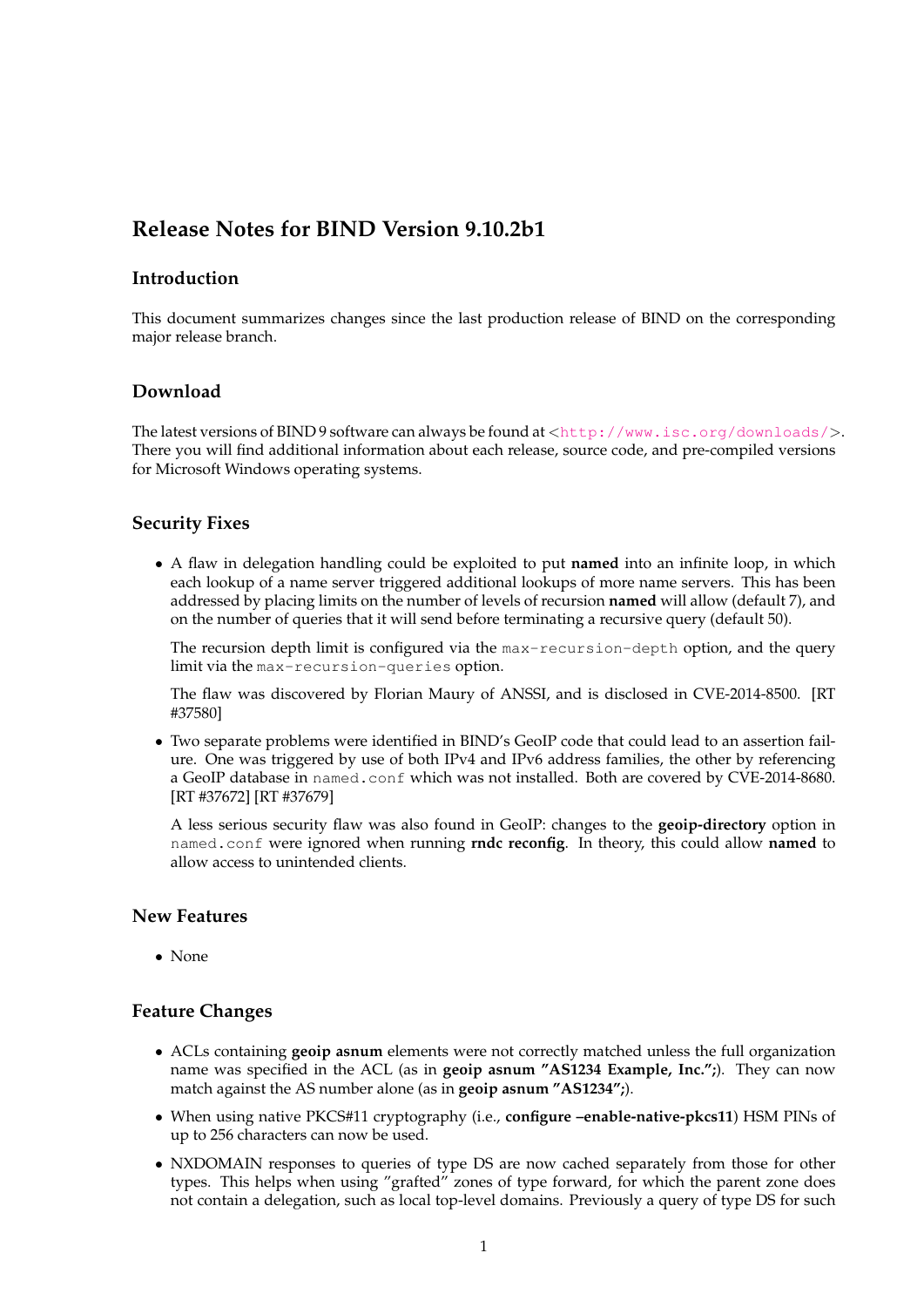a zone could cause the zone apex to be cached as NXDOMAIN, blocking all subsequent queries. (Note: This change is only helpful when DNSSEC validation is not enabled. "Grafted" zones without a delegation in the parent are not a recommended configuration.)

- NOTIFY messages that are sent because a zone has been updated are now given priority above NOTIFY messages that were scheduled when the server started up. This should mitigate delays in zone propagation when servers are restarted frequently.
- Errors reported when running **rndc addzone** (e.g., when a zone file cannot be loaded) have been clarified to make it easier to diagnose problems.
- Added support for OPENPGPKEY type.
- When encountering an authoritative name server whose name is an alias pointing to another name, the resolver treats this as an error and skips to the next server. Previously this happened silently; now the error will be logged to the newly-created "cname" log category.
- If named is not configured to validate the answer then allow fallback to plain DNS on timeout even when we know the server supports EDNS. This will allow the server to potentially resolve signed queries when TCP is being blocked.

## **Bug Fixes**

- **dig**, **host** and **nslookup** aborted when encountering a name which, after appending search list elements, exceeded 255 bytes. Such names are now skipped, but processing of other names will continue. [RT #36892]
- The error message generated when **named-checkzone** or **named-checkconf -z** encounters a \$TTL directive without a value has been clarified. [RT #37138]
- Semicolon characters (;) included in TXT records were incorrectly escaped with a backslash when the record was displayed as text. This is actually only necessary when there are no quotation marks. [RT #37159]
- When files opened for writing by **named**, such as zone journal files, were referenced more than once in named.conf, it could lead to file corruption as multiple threads wrote to the same file. This is now detected when loading named.conf and reported as an error. [RT #37172]
- **dnssec-keygen -S** failed to generate successor keys for some algorithm types (including ECDSA and GOST) due to a difference in the content of private key files. This has been corrected. [RT #37183]
- UPDATE messages that arrived too soon after an **rndc thaw** could be lost. [RT #37233]
- Forwarding of UPDATE messages did not work when they were signed with SIG(0); they resulted in a BADSIG response code. [RT #37216]
- When checking for updates to trust anchors listed in managed-keys, **named** now revalidates keys based on the current set of active trust anchors, without relying on any cached record of previous validation. [RT #37506]
- Large-system tuning (**configure –with-tuning=large**) caused problems on some platforms by setting a socket receive buffer size that was too large. This is now detected and corrected at run time. [RT #37187]
- When NXDOMAIN redirection is in use, queries for a name that is present in the redirection zone but a type that is not present will now return NOERROR instead of NXDOMAIN.
- When a zone contained a delegation to an IPv6 name server but not an IPv4 name server, it was possible for a memory reference to be left un-freed. This caused an assertion failure on server shutdown, but was otherwise harmless. [RT #37796]
- Due to an inadvertent removal of code in the previous release, when **named** encountered an authoritative name server which dropped all EDNS queries, it did not always try plain DNS. This has been corrected. [RT #37965]